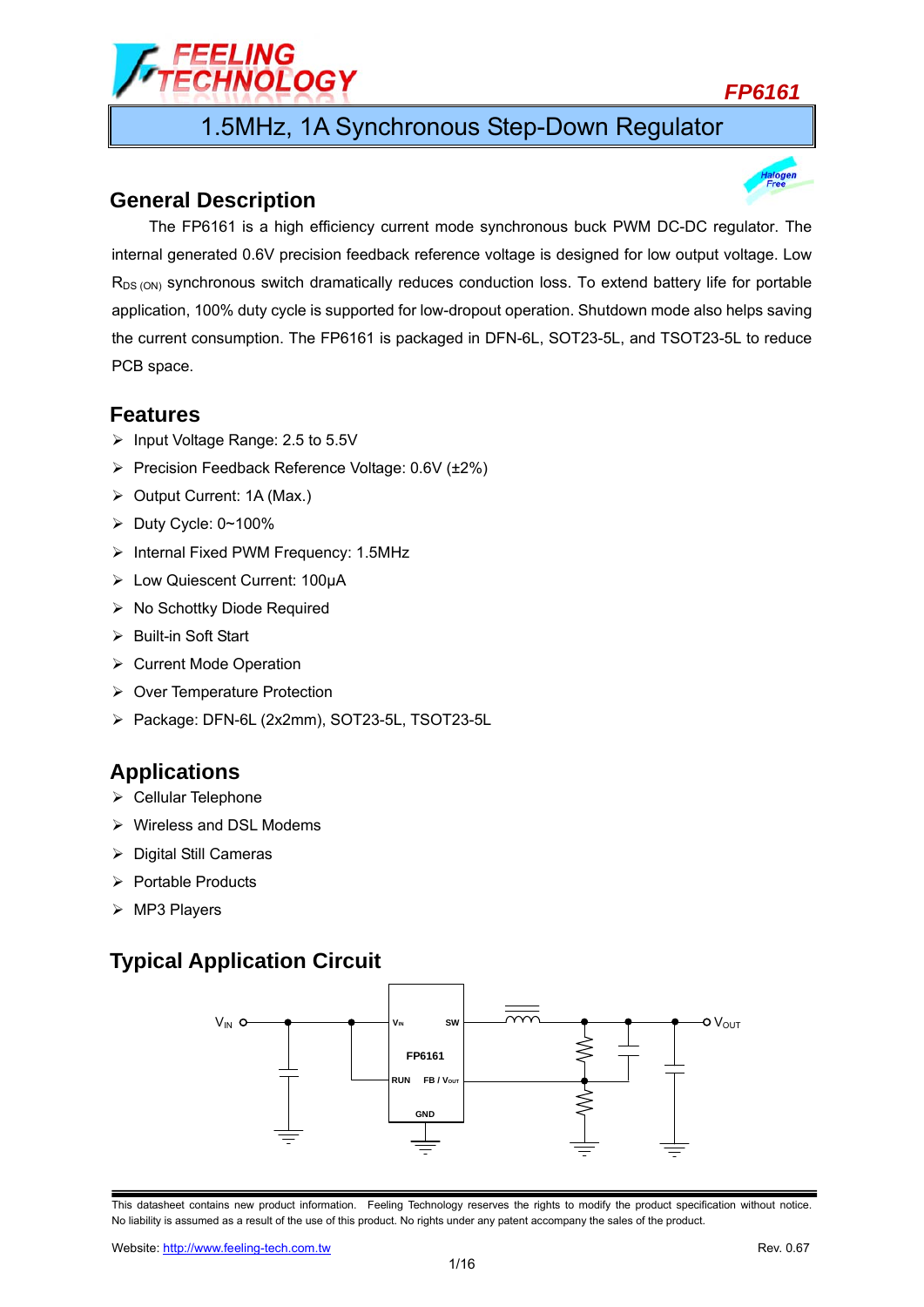

## **Function Block Diagram**



## **Pin Descriptions**

#### **DFN-6L**



**Bottom View** 



### **Name No. I / O Description**  NC | 1 | No Connect RUN | 2 | I Enable Pin  $V_{IN}$  3 P Power Supply SW | 4 | O Switch  $GND$  5 P Ground FB / Vout 6 | I Feedback EP 7 P Exposed PAD – Must Connect to Ground

### **SOT23-5L / TSOT23-5L**



| <b>Name</b>     |   | $No.$ $1/0$ | <b>Description</b> |
|-----------------|---|-------------|--------------------|
| <b>RUN</b>      |   |             | Enable             |
| <b>GND</b>      | 2 | P           | Ground             |
| SW              | 3 | O           | Switch             |
| V <sub>IN</sub> | 4 | P           | Power Supply       |
| $FB / V_{OUT}$  | 5 |             | Feedback           |

This datasheet contains new product information. Feeling Technology reserves the rights to modify the product specification without notice. No liability is assumed as a result of the use of this product. No rights under any patent accompany the sales of the product.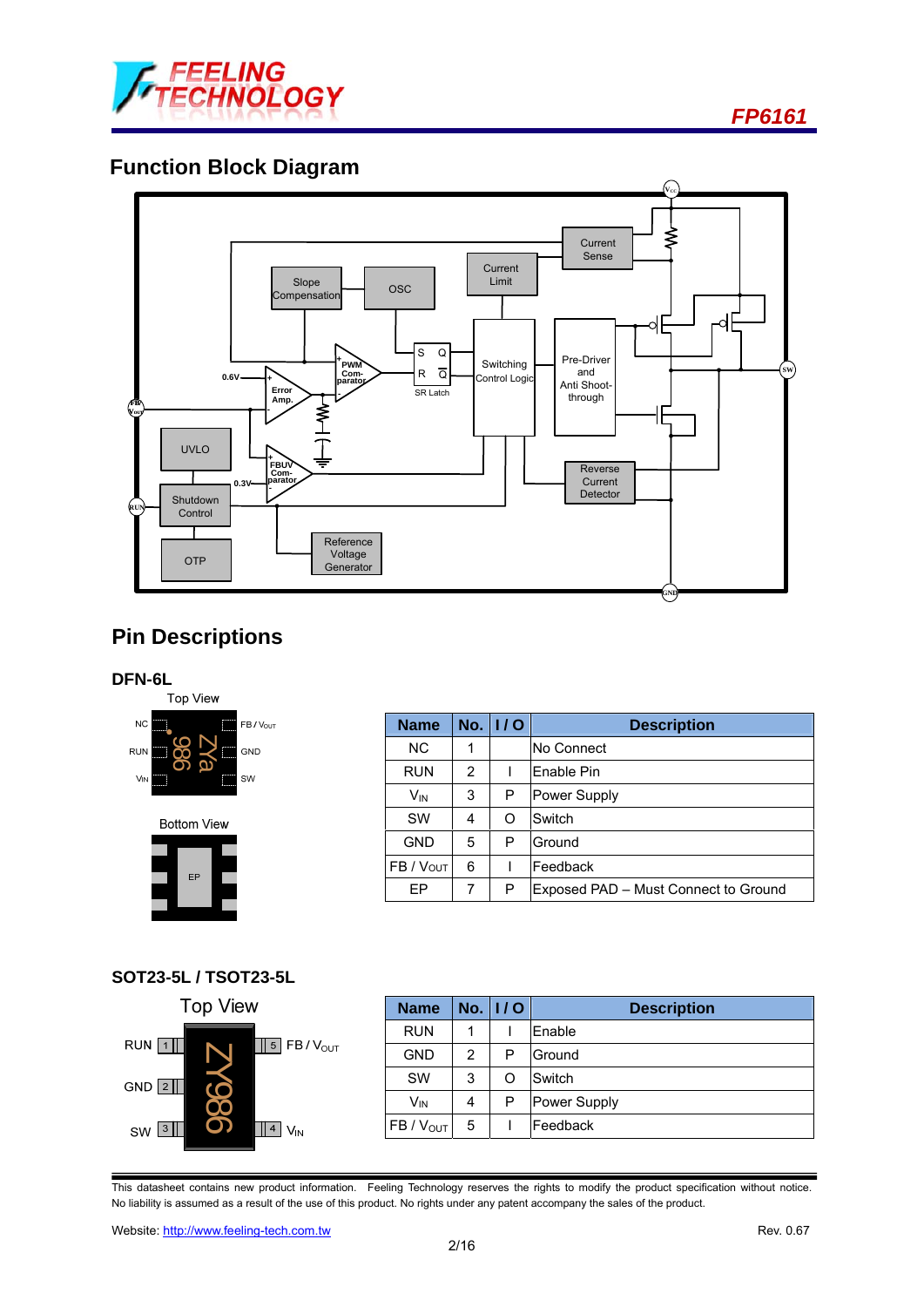

## **Marking Information**



**DFN-6L SOT23-5L / TSOT23-5L** 



**Halogen Free**: Halogen free product indicator

**Lot Number**: Wafer lot number's last two digits

For Example:  $132380TB \rightarrow 86$ 

**Part Number Code**: Part number identification code for this product. It should be always "ZY".

Year: Production year's last digit

This datasheet contains new product information. Feeling Technology reserves the rights to modify the product specification without notice. No liability is assumed as a result of the use of this product. No rights under any patent accompany the sales of the product.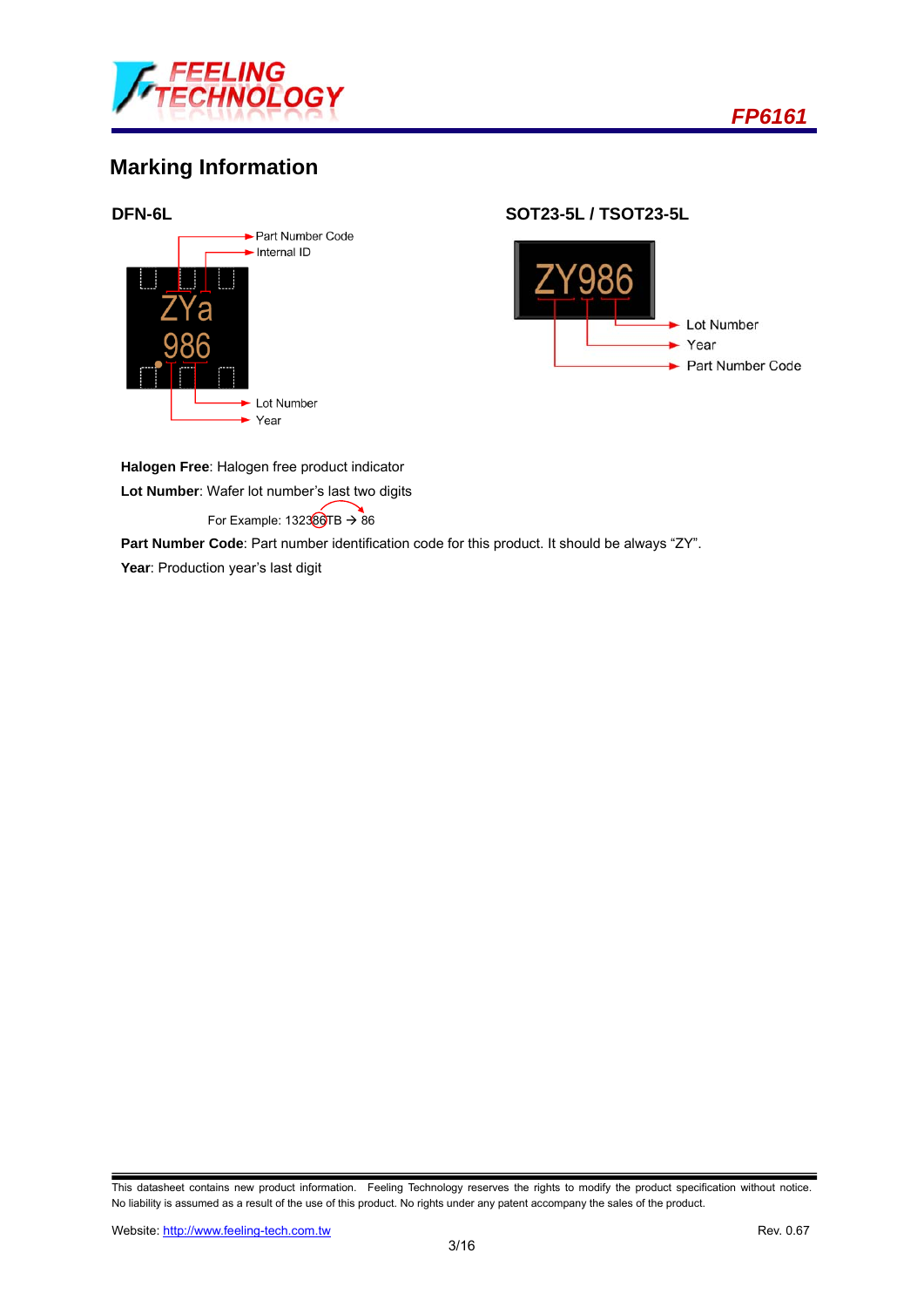

## **Ordering Information**

| <b>Part Number</b> | Code | <b>Operating Temperature</b>       | Package           | <b>MOQ</b> | <b>Description</b> |  |
|--------------------|------|------------------------------------|-------------------|------------|--------------------|--|
| FP6161dR-LF-ADJ    | ΖY   | $-40^{\circ}$ C ~ +85 $^{\circ}$ C | DFN-6L<br>(2x2mm) | 2500EA     | Tape & Reel        |  |
| FP6161KR-LF-ADJ    | 7Y   | $-40^{\circ}$ C ~ +85 $^{\circ}$ C | SOT23-5L          | 3000EA     | Tape & Reel        |  |
| FP6161iR-LF-ADJ    | 7Y   | $-40^{\circ}$ C ~ +85 $^{\circ}$ C | TSOT23-5L         | 3000EA     | Tape & Reel        |  |

## **Absolute Maximum Ratings**

| <b>Parameter</b>                            | <b>Symbol</b>     | <b>Conditions</b> | Min.   | Typ. | Max.     | <b>Unit</b>      |
|---------------------------------------------|-------------------|-------------------|--------|------|----------|------------------|
| Input Supply Voltage                        | $V_{IN}$          |                   | $-0.3$ |      | 6        | V                |
| RUN, V <sub>FB</sub> , SW Pin Voltage       |                   |                   | $-0.3$ |      | $V_{IN}$ | V                |
| P-Channel Switch Source Current (DC)        |                   |                   |        |      | 1.5      | A                |
| N-Channel Switch Source Current (DC)        |                   |                   |        |      | 1.5      | A                |
| Peak SW Switch Sink and Source Current (AC) |                   |                   |        |      | 2        | A                |
|                                             |                   | DFN-6L            |        |      | $+165$   | $\degree$ C / W  |
| Thermal Resistance (Junction to Ambient)    | $\theta_{JA}$     | SOT23-5L          |        |      | +250     | $^{\circ}$ C / W |
|                                             |                   | TSOT23-5L         |        |      | $+250$   | $^{\circ}$ C / W |
|                                             |                   | DFN-6L            |        |      | $+20$    | $\degree$ C / W  |
| Thermal Resistance (Junction to Case)       | $\theta_{\rm JC}$ | SOT23-5L          |        |      | $+90$    | $\degree$ C / W  |
|                                             |                   | TSOT23-5L         |        |      | $+90$    | $^{\circ}$ C / W |
| Junction Temperature                        |                   |                   |        |      | $+150$   | °C               |
| Storage Temperature                         |                   |                   | $-65$  |      | $+150$   | °C               |
|                                             |                   | DFN-6L            |        |      | 750      | mW               |
| Allowable Power Dissipation                 | $P_D$             | SOT23-5L          |        |      | 500      | mW               |
|                                             |                   | TSOT23-5L         |        |      | 500      | mW               |
| Lead Temperature (soldering, 10 sec)        |                   |                   |        |      | $+260$   | $^{\circ}$ C     |

## **Suggested IR Re-flow Soldering Curve**



This datasheet contains new product information. Feeling Technology reserves the rights to modify the product specification without notice. No liability is assumed as a result of the use of this product. No rights under any patent accompany the sales of the product.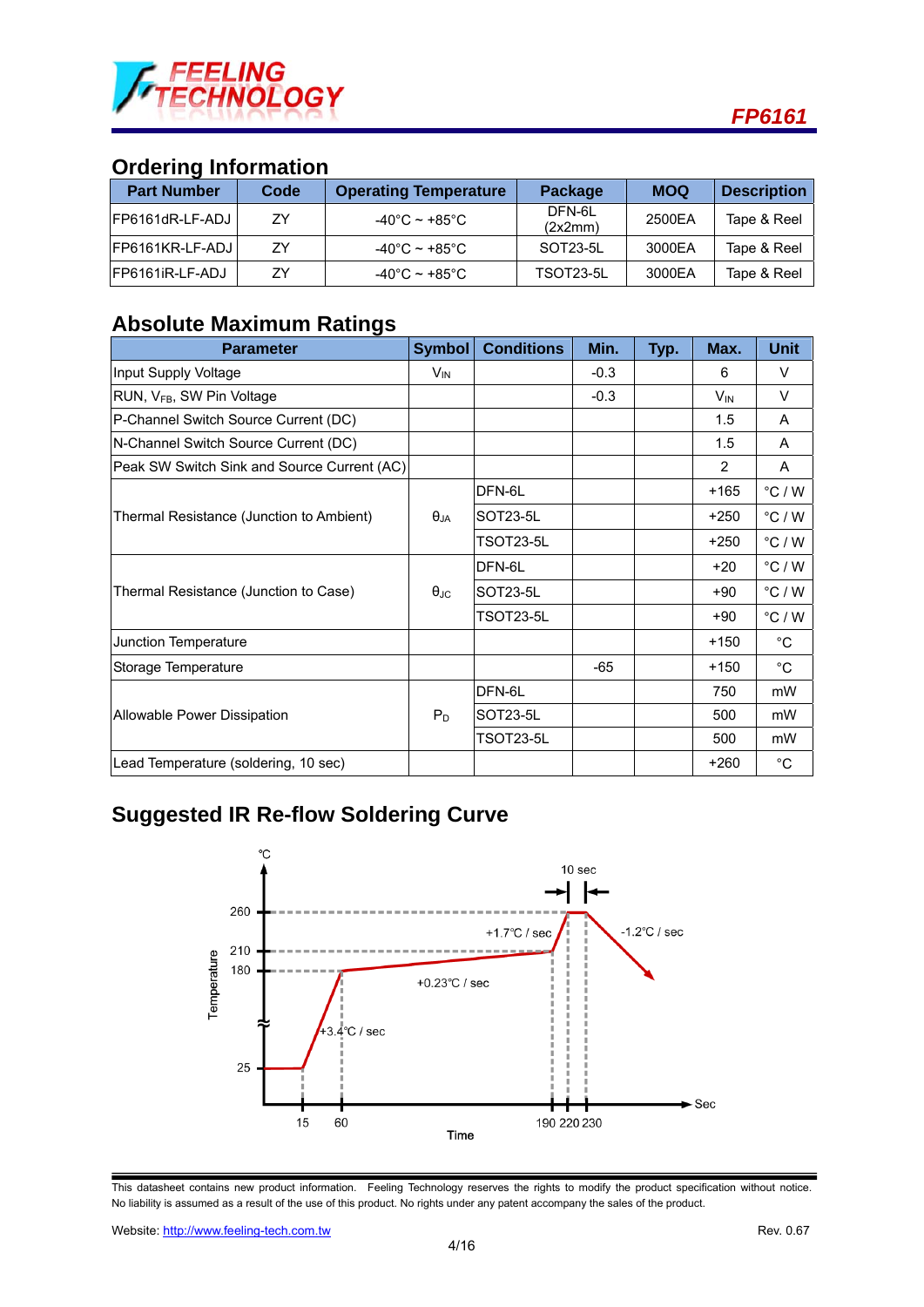

## **Recommended Operating Conditions**

| <b>Parameter</b>             | <b>Symbol</b> | <b>Conditions</b> | Min. | <b>Typ.</b> | Max. | Unit   |
|------------------------------|---------------|-------------------|------|-------------|------|--------|
| Supply Voltage               | VIN           |                   | 2.5  |             | 5.5  |        |
| <b>Operating Temperature</b> |               |                   | -40  |             | +85  | $\sim$ |

## **DC Electrical Characteristics** (T<sub>A</sub>= 25°C, V<sub>IN</sub>=3.6V, unless otherwise noted)

| <b>Parameter</b>               | Symbol                  | <b>Conditions</b>                            | Min.  | Typ.  | Max.  | <b>Unit</b>       |
|--------------------------------|-------------------------|----------------------------------------------|-------|-------|-------|-------------------|
|                                |                         | $T_A = 25^\circ \text{C}$                    | 0.588 | 0.6   | 0.612 | V                 |
| Regulated Feedback Voltage     | $V_{FB}$                | -40°C ~+85°C                                 | 0.582 | 0.6   | 0.618 | V                 |
| Line Regulation with VREF      | $\Delta V_{FB}$         | $V_{IN}$ =2.5V to 5.5V                       |       | 0.04  | 0.4   | $\frac{9}{6}$ / V |
| Output Voltage Line Regulation | $\Delta V_{\text{OUT}}$ | $V_{\text{IN}} = 2.5$ to 5.5V                |       | 0.04  | 0.4   | % / V             |
| RDS (ON) of P-Channel FET      |                         | $R_{DS(ON)}P$ $ I_{SW}=100mA$                |       | 0.28  | 0.35  | Ω                 |
| RDS (ON) of N-Channel FET      |                         | $R_{DS (ON)}$ N $I_{SW} = -100$ m A          |       | 0.25  | 0.32  | Ω                 |
| <b>SW Leakage</b>              | <b>ILSW</b>             | V <sub>RUN</sub> =0V, V <sub>IN</sub> =5V    |       | ±0.01 | ±1    | μA                |
| <b>IPeak Inductor Current</b>  | I <sub>PK</sub>         | $V_{FB} = 0.5V$                              | 1.125 | 1.5   | 1.875 | A                 |
| lQuiescent Current             | $_{\rm lcc}$            | Shutdown, V <sub>RUN</sub> =0V               |       | 0.1   |       | μA                |
|                                |                         | Active, $V_{FB} = 0.5V$ , $V_{RUN} = V_{IN}$ |       | 100   |       | μA                |
| <b>IRUN Threshold</b>          | <b>V</b> <sub>RUN</sub> |                                              | 0.3   | 1     | 1.5   | V                 |
| <b>RUN Leakage Current</b>     | <b>I</b> RUN            |                                              |       | ±0.01 | ±1    | μA                |
| Oscillator Frequency           | $F_{\rm{OSC}}$          | $V_{FB} = 0.6V$                              | 1.2   | 1.5   | 1.8   | <b>MHz</b>        |

This datasheet contains new product information. Feeling Technology reserves the rights to modify the product specification without notice. No liability is assumed as a result of the use of this product. No rights under any patent accompany the sales of the product.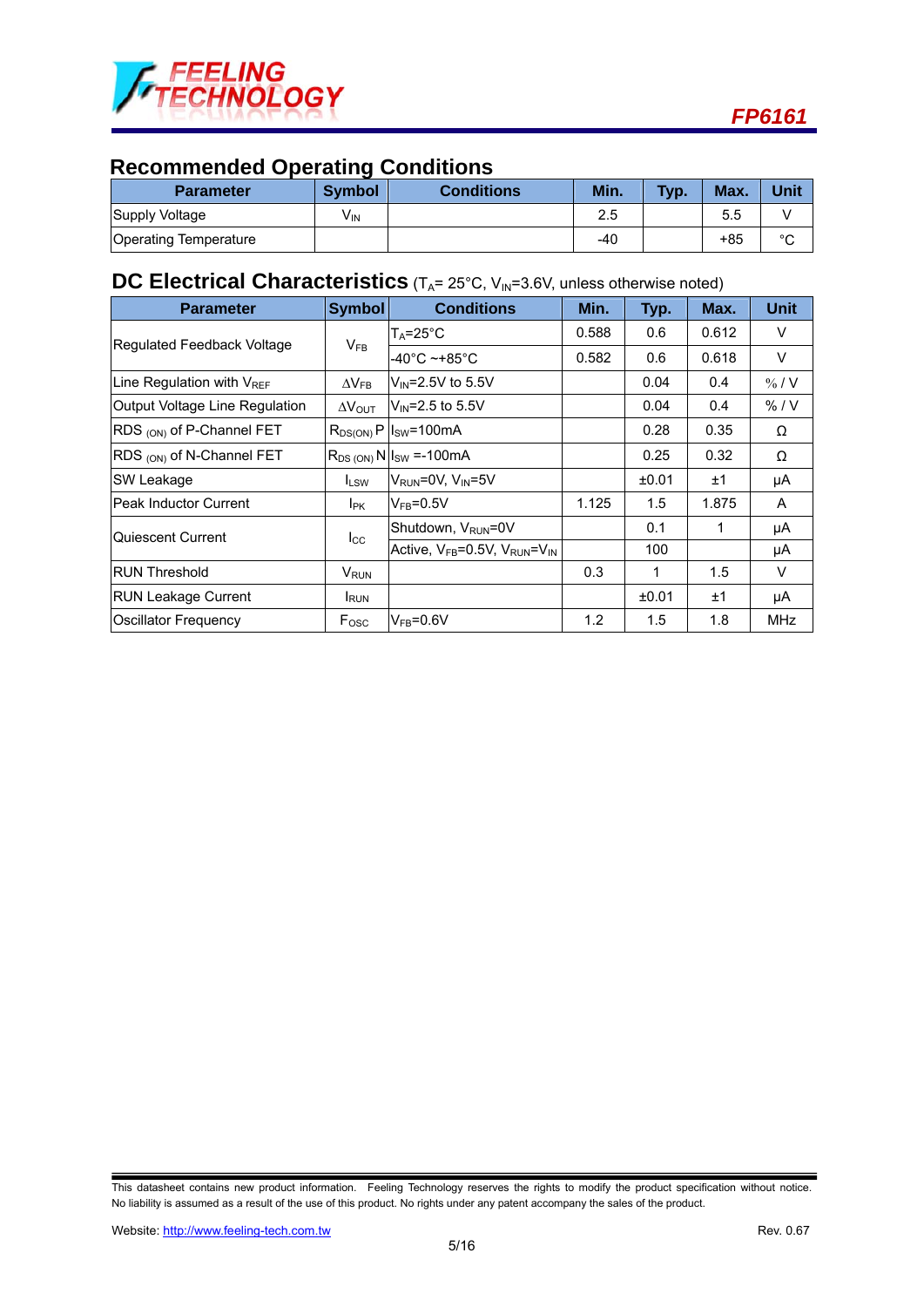



## **Typical Operating Characteristics**

 $(T_A= 25^{\circ}C, V_{IN}=3.6V,$  unless otherwise noted)





This datasheet contains new product information. Feeling Technology reserves the rights to modify the product specification without notice. No liability is assumed as a result of the use of this product. No rights under any patent accompany the sales of the product.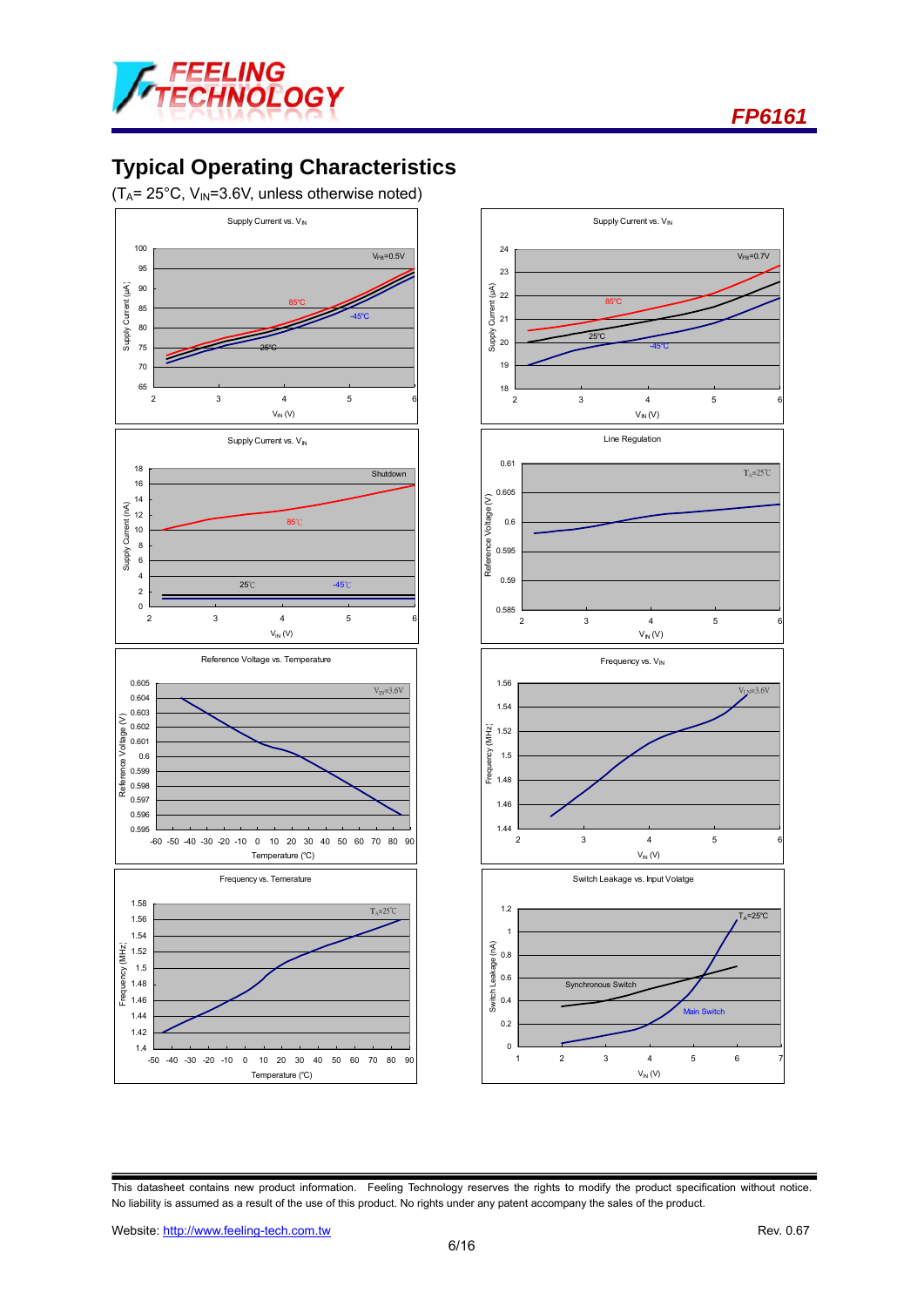## **Function Description**

#### **Control Loop**

The FP6161 is a high efficiency current mode synchronous buck regulator. Both the main (P-channel MOSFET) and synchronous (N-channel MOSFET) switches are built internally. With current mode operation, the PWM duty is controlled both by the error amplifier output and the peak inductor current. At the beginning of each cycle, the oscillator turn on the P-MOSFET switch to source current from  $V_{\text{IN}}$  to SW output. Then, the chip starts to compare the inductor current with the error amplifier output. Once the inductor current is larger than the error amplifier output, the P-MOSFET switch is turned off. When the load current increases, the feedback voltage FB will slightly drop. This causes the error amplifier to output a higher current level until the prior mentioned peak inductor current reach the same level. The output voltage then can be sustained at the same.

When the top P-MOSFET switch is off, the bottom synchronous N-MOSFET switch is turned on. Once the inductor current reverses, both top and bottom MOSFET will be turn off to leave the SW pin into high impedance state.

The FP6161's current mode control loop also includes slope compensation to suppress sub-harmonic oscillations at high duty cycles. This slope compensation is achieved by adding a compensation ramp to the inductor current signal.

#### **LDO Mode**

The FP6161's maximum duty cycle can reach 100%. That means the driver's main switch is turn on through out whole clock cycle. Once the duty reaches 100%, the feedback path no longer controls the output voltage. The output voltage will be the input voltage minus the main switch voltage drop.

#### **Over Current Protection**

FP6161 limits the peak main switch current cycle by cycle. When over current occurs, chip will turn off the main switch and turn the synchronous switch on until next cycle.

#### **Short Circuit Protection**

When the FB pin drops below 300mV, the chip will tri-state the output pin SW automatically. After 300us rest to avoid over heating, chip will re-initiate PWM operation with soft start.

#### **Thermal Protection**

FP6161 will shutdown automatically when the internal junction temperature reaches 150℃ to protect both the part and the system.

This datasheet contains new product information. Feeling Technology reserves the rights to modify the product specification without notice. No liability is assumed as a result of the use of this product. No rights under any patent accompany the sales of the product.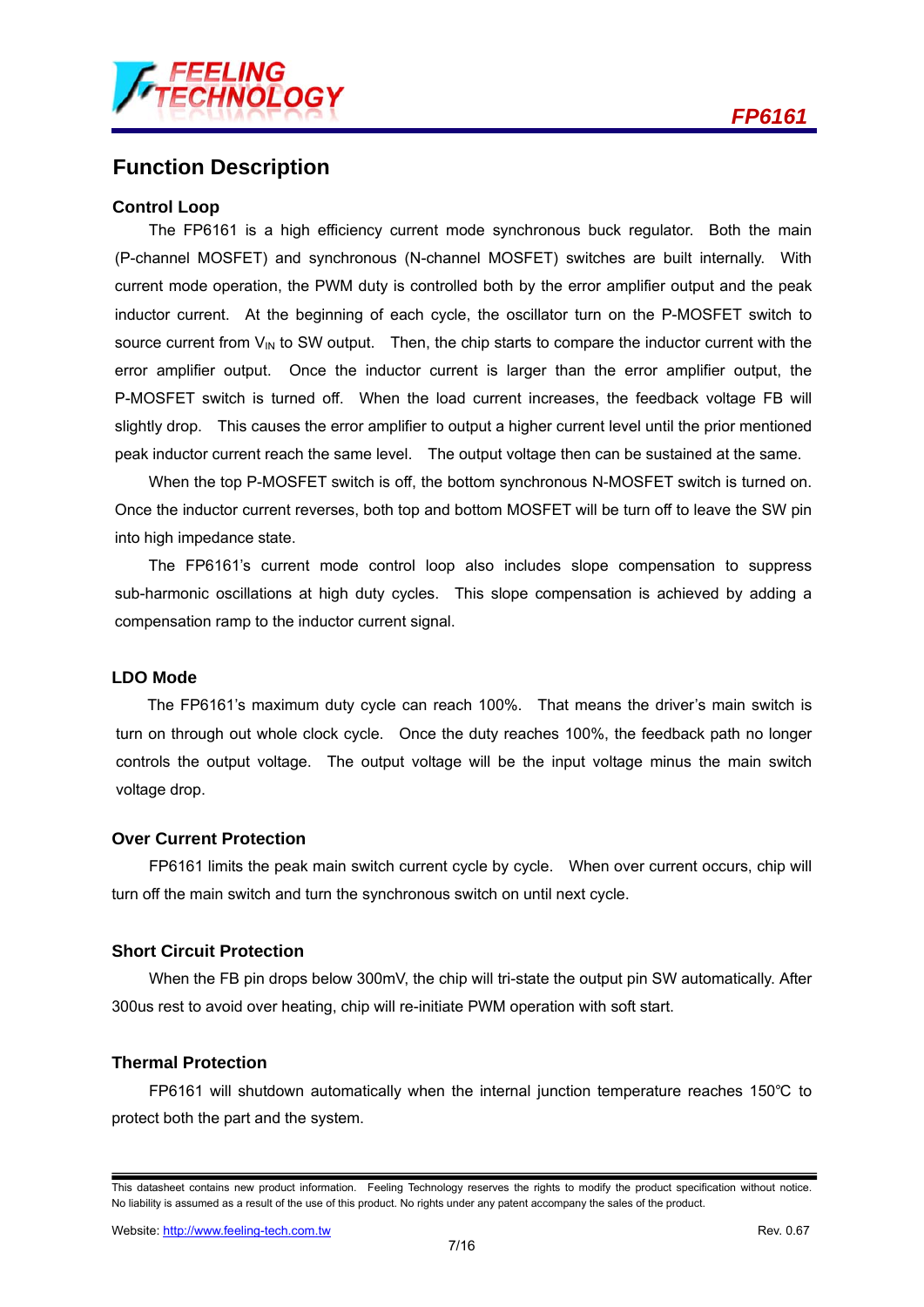

## **Application Information**

#### **Input Capacitor Selection**

The input capacitor must be connected to the  $V_{\text{IN}}$  pin and GND pin of FP6161 to maintain steady input voltage and filter out the pulsing input current. The voltage rating of input capacitor must be greater than maximum input voltage plus ripple voltage.

In switch mode, the input current is discontinuous in a buck converter. The source current waveform of the high-side MOSFET is a square wave. To prevent large voltage transients, a low ESR input capacitor sized for the maximum RMS current must be used. The RMS value of input capacitor current can be calculated by:

$$
I_{RMS} = I_{O_{-MAX}} \sqrt{\frac{V_O}{V_{IN}} \left(1 - \frac{V_O}{V_{IN}}\right)}
$$

It can be seen that when  $V_{\Omega}$  is half of  $V_{\text{IN}}$ , C<sub>IN</sub> is under the worst current stress. The worst current stress on  $C_{IN}$  is  $I_{OIMAX} / 2$ .

#### **Inductor Selection**

The value of the inductor is selected based on the desired ripple current. Large inductance gives low inductor ripple current and small inductance result in high ripple current. However, the larger value inductor has a larger physical size, higher series resistance, and / or lower saturation current. In experience, the value is to allow the peak-to-peak ripple current in the inductor to be 10%~20% maximum load current. The inductance value can be calculated by:

$$
L = \frac{(V_{IN} - V_{O}) V_{O}}{f \times \Delta I_{L}} = \frac{(V_{IN} - V_{O}) V_{O}}{f \times [2 \times (10\% \sim 20\%)]_{O}} = \frac{V_{O}}{V_{IN}}
$$

The inductor ripple current can be calculated by:

$$
\Delta I_L = \frac{V_O}{f \times L} \times \left(1 - \frac{V_O}{V_{IN}}\right)
$$

 Choose an inductor that does not saturate under the worst-case load conditions, which is the load current plus half the peak-to-peak inductor ripple current, even at the highest operating temperature. The peak inductor current is:

$$
I_{L\_PEAK} = I_O + \frac{\Delta I_L}{2}
$$

This datasheet contains new product information. Feeling Technology reserves the rights to modify the product specification without notice. No liability is assumed as a result of the use of this product. No rights under any patent accompany the sales of the product.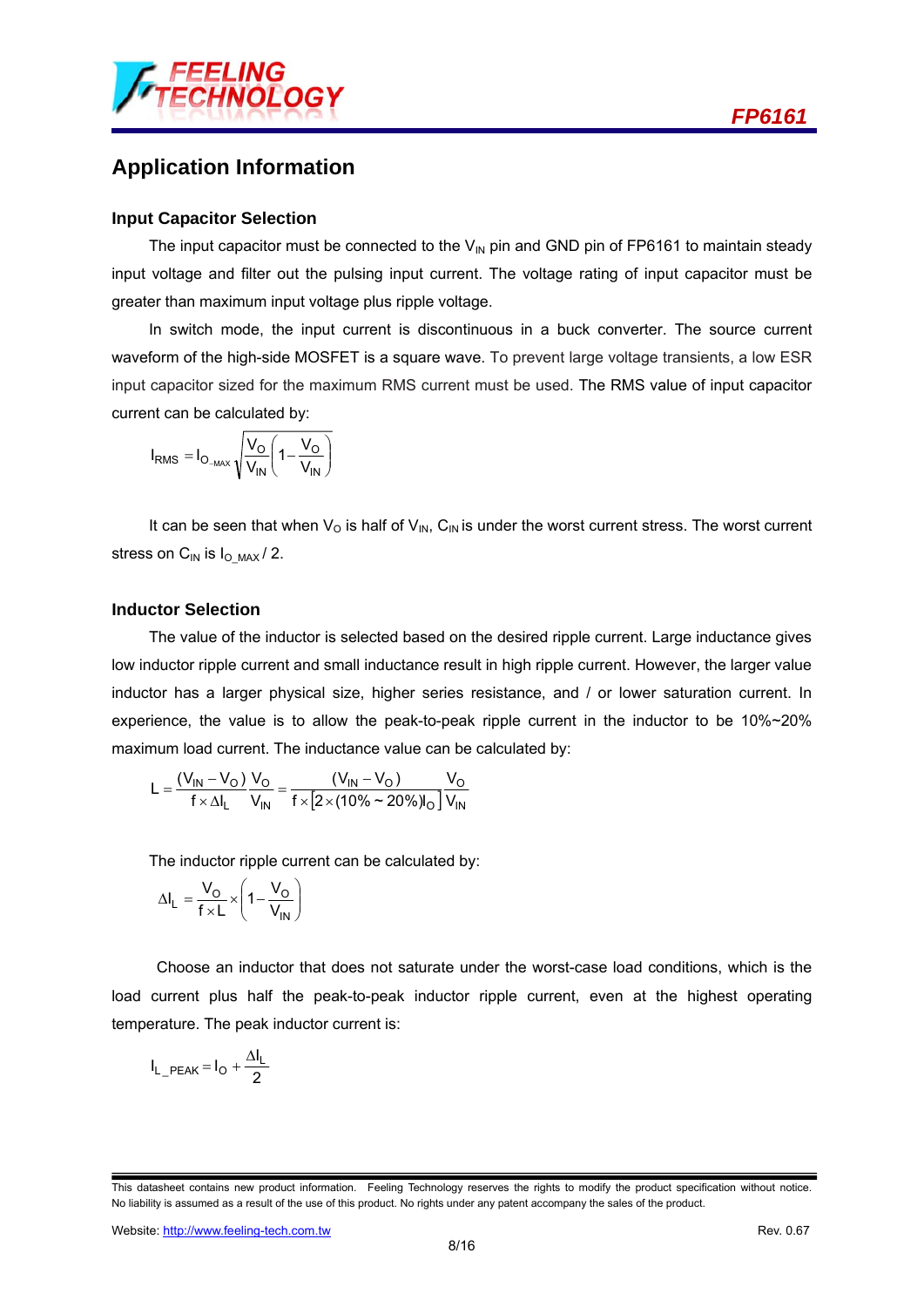

The inductors in different shape and style are available from manufacturers. Shielded inductors are small and radiate less EMI issue. But they cost more than unshielded inductors. The choice depends on EMI requirement, price and size.

| Inductor Value (µH) | <b>Dimensions</b>           | <b>Component Supplier</b> | <b>Model</b>      |
|---------------------|-----------------------------|---------------------------|-------------------|
| 22                  | $4.2 \times 3.7 \times 1.2$ | <b>FENG-JUI</b>           | TP4212-2R2M       |
| 2.2                 | $4.4 \times 5.8 \times 1.2$ | Sumida                    | CMD4D11 2R2       |
| 3.3                 | $4.2 \times 3.7 \times 1.2$ | <b>FENG-JUI</b>           | TP4212-3R3M       |
| 4.7                 | $4.2 \times 3.7 \times 1.2$ | <b>FENG-JUI</b>           | TP4212-4R7M       |
| 4.7                 | $4.4 \times 5.8 \times 1.2$ | Sumida                    | CMD4D114R7        |
| 4.7                 | $4.9 \times 4.9 \times 1.0$ | Sumida                    | <b>CLSD09 4R7</b> |

#### **Output Capacitor Selection**

The output capacitor is required to maintain the DC output voltage. Low ESR capacitors are preferred to keep the output voltage ripple low. In a buck converter circuit, output ripple voltage is determined by inductor value, switching frequency, output capacitor value and ESR. The output ripple is determined by:

$$
\Delta V_{O} = \Delta I_{L} \times \left( \text{ESR}_{COUT} + \frac{1}{8 \times f \times C_{OUT}} \right)
$$

Where f = operating frequency,  $C_{\text{OUT}}$ = output capacitance and  $\Delta I_L$  = ripple current in the inductor. For a fixed output voltage, the output ripple is highest at maximum input voltage since ΔIL increases with input voltage.

| Capacitor Value (µF) | <b>Case Size</b> | <b>Component Supplier</b> | <b>Model</b>         |
|----------------------|------------------|---------------------------|----------------------|
| 47                   | 0603             | TDK                       | C1608JB0J475M        |
| 10                   | 0805             | Taiyo Yuden               | <b>JMK212BJ106MG</b> |
| 10                   | 0805             | TDK                       | C12012X5ROJ106K      |
| 22                   | 0805 1206        | TDK                       | C2012JB0J226M        |

#### **Using Ceramic Input and Output Capacitors**

Care must be taken when ceramic capacitors are used at the input and the output. When a ceramic capacitor is used at the input and the power is supplied by a wall adapter through long wires, a load step at the output can induce ringing at the input,  $V_{IN}$ . At best, this ringing can couple to the output and be mistaken as loop instability. At worst, a sudden inrush current through the long wires can potentially cause a voltage spike at  $V_{\text{IN}}$ , which may large enough to damage the part. When choosing the input and output ceramic capacitors, choose the X5R or X7R specifications. Their dielectrics have the best temperature and voltage characteristics of all the ceramics for a given value and size.

This datasheet contains new product information. Feeling Technology reserves the rights to modify the product specification without notice. No liability is assumed as a result of the use of this product. No rights under any patent accompany the sales of the product.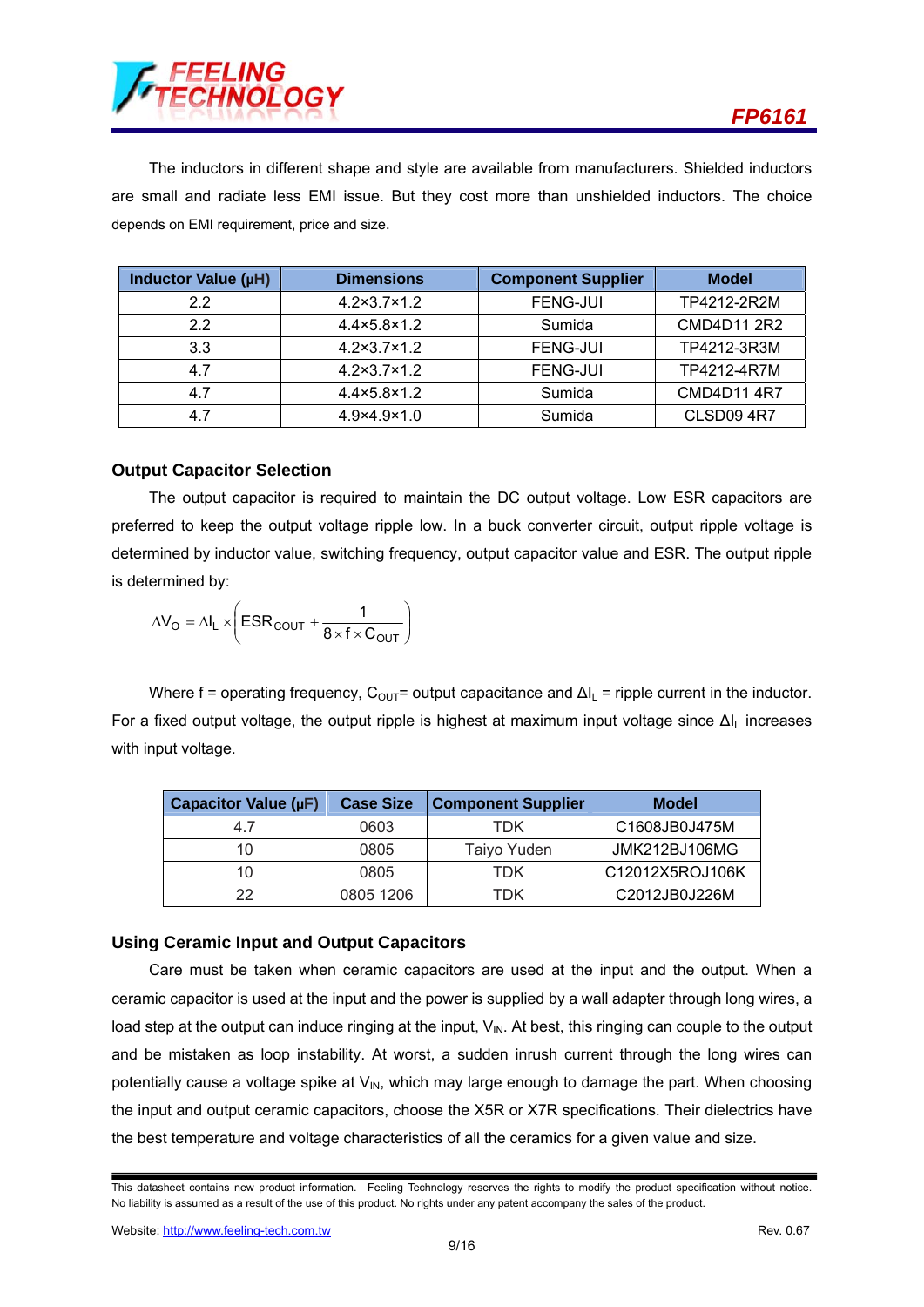

#### **Output Voltage Programming**

In the adjustable version, the output voltage is set using a resistive voltage divider from the output voltage to FB. The output voltage is:

$$
V_O = 0.6V \left(1 + \frac{R_1}{R_2}\right)
$$

The recommended resistor value is summarized below:

| $V_{\text{OUT}}(V)$ | $R_1$ ( $\Omega$ ) | $R_2$ ( $\Omega$ ) | $C_3(F)$        |
|---------------------|--------------------|--------------------|-----------------|
| 0.6                 | 200k               | Not Used           | Not Used        |
| 1.2                 | 200k               | 200k               | 10 <sub>p</sub> |
| 1.5                 | 300k               | 200k               | 10 <sub>p</sub> |
| 1.8                 | 200k               | 100k               | 10 <sub>p</sub> |
| 2.5                 | 270k               | 85k                | 10 <sub>p</sub> |
| 3.3                 | 306k               | 68k                | 10 <sub>p</sub> |

#### **PC Board Layout Checklist**

- 1. The power traces, consisting of the GND, SW and  $V_{\text{IN}}$  trace should be kept short, direct and wide.
- 2. Place C<sub>IN</sub> near V<sub>IN</sub> pin as closely as possible to maintain input voltage steady and filter out the pulsing input current.
- 3. The resistive divider  $R_1$  and  $R_2$  must be connected to FB pin directly and as closely as possible.
- 4. FB is a sensitive node. Please keep it away from switching node, SW. A good approach is to route the feedback trace on another PCB layer and have a ground plane between the top and feedback trace routing layer. This reduces EMI radiation on to the DC-DC converter its own voltage feedback trace.
- 5. Keep the GND plates of  $C_{\text{IN}}$  and  $C_{\text{OUT}}$  as close as possible. Then connect this to the ground plane (if one is used) with several vias. This reduces ground plane noise by preventing the switching currents from circulating through the ground plane. It also reduces ground bounce at FP6161 by giving it a low impedance ground connection.

This datasheet contains new product information. Feeling Technology reserves the rights to modify the product specification without notice. No liability is assumed as a result of the use of this product. No rights under any patent accompany the sales of the product.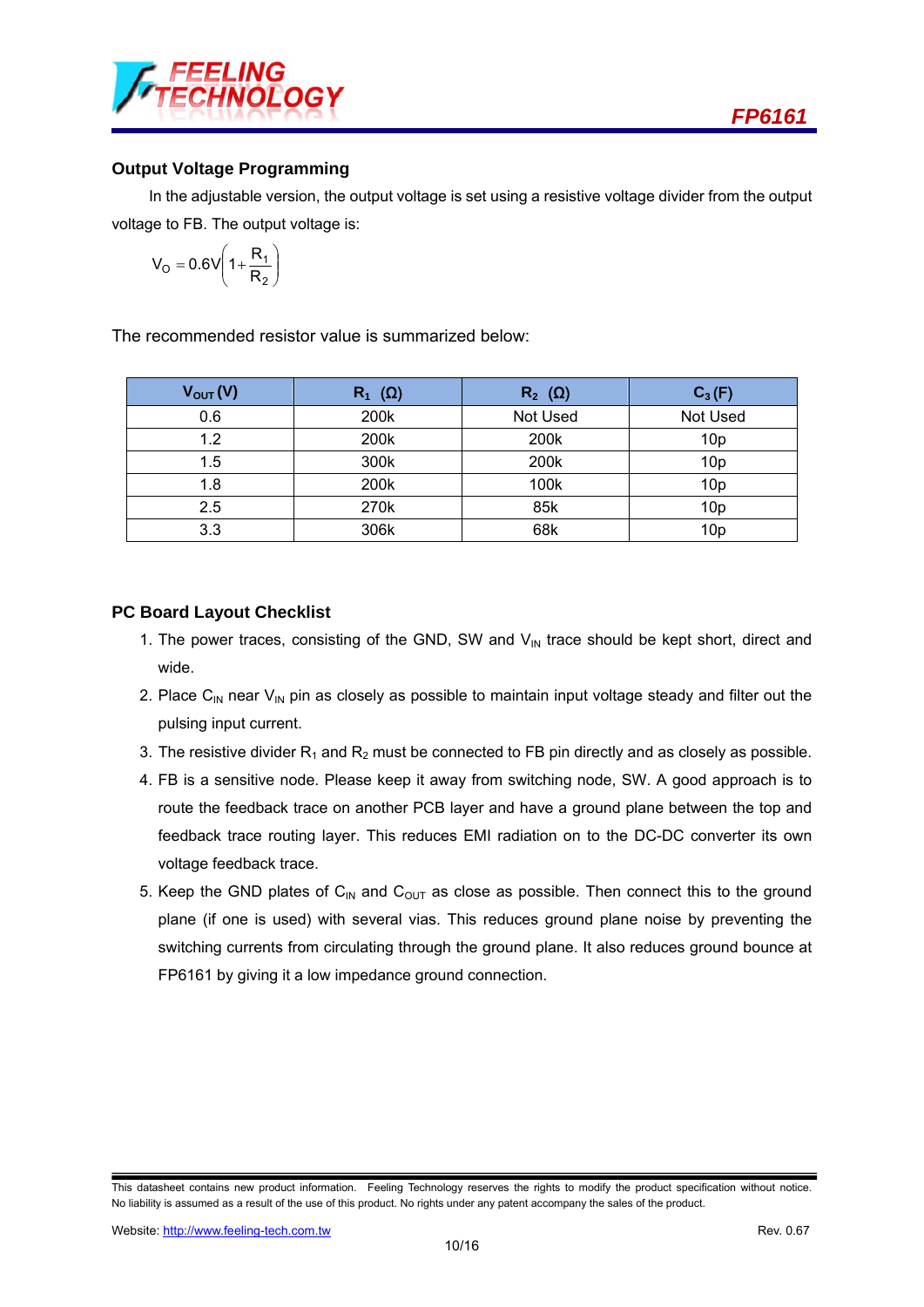

Suggested Layout for SOT23-5L



Suggested Layout for DFN-6L

This datasheet contains new product information. Feeling Technology reserves the rights to modify the product specification without notice. No liability is assumed as a result of the use of this product. No rights under any patent accompany the sales of the product.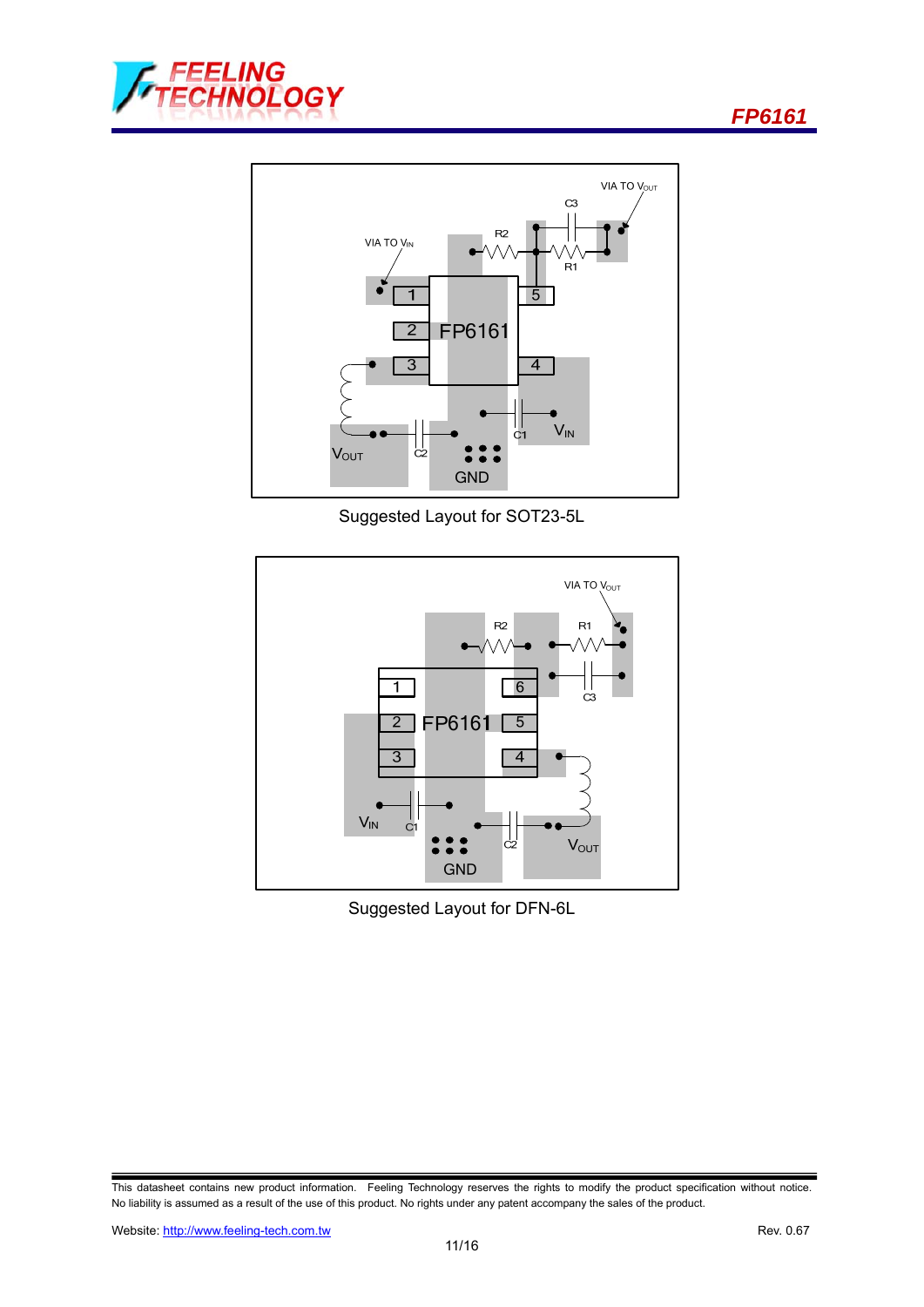

## **Typical Application**



This datasheet contains new product information. Feeling Technology reserves the rights to modify the product specification without notice. No liability is assumed as a result of the use of this product. No rights under any patent accompany the sales of the product.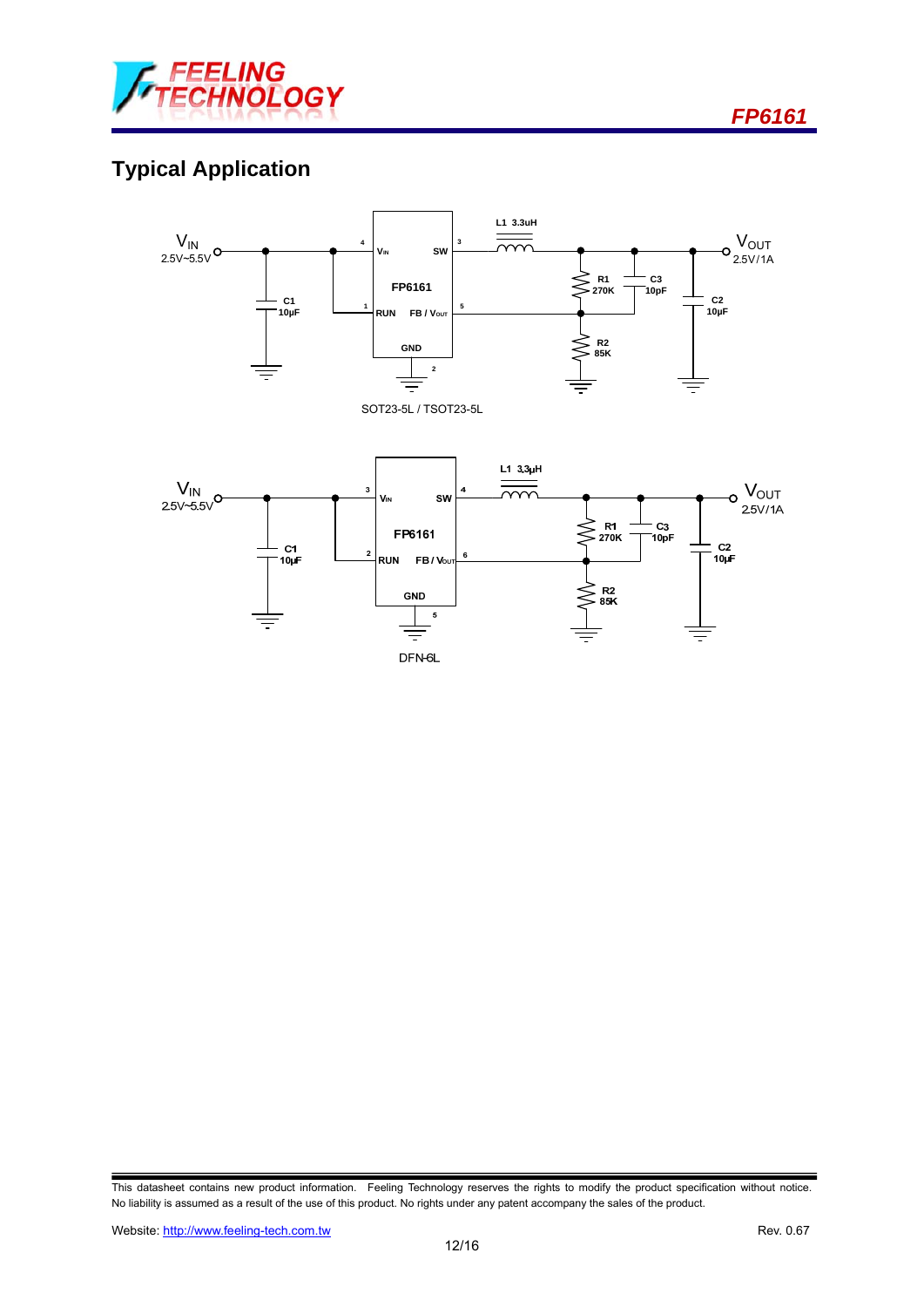





Efficiency ( $V_{IN}$ : 5.3V)







This datasheet contains new product information. Feeling Technology reserves the rights to modify the product specification without notice. No liability is assumed as a result of the use of this product. No rights under any patent accompany the sales of the product.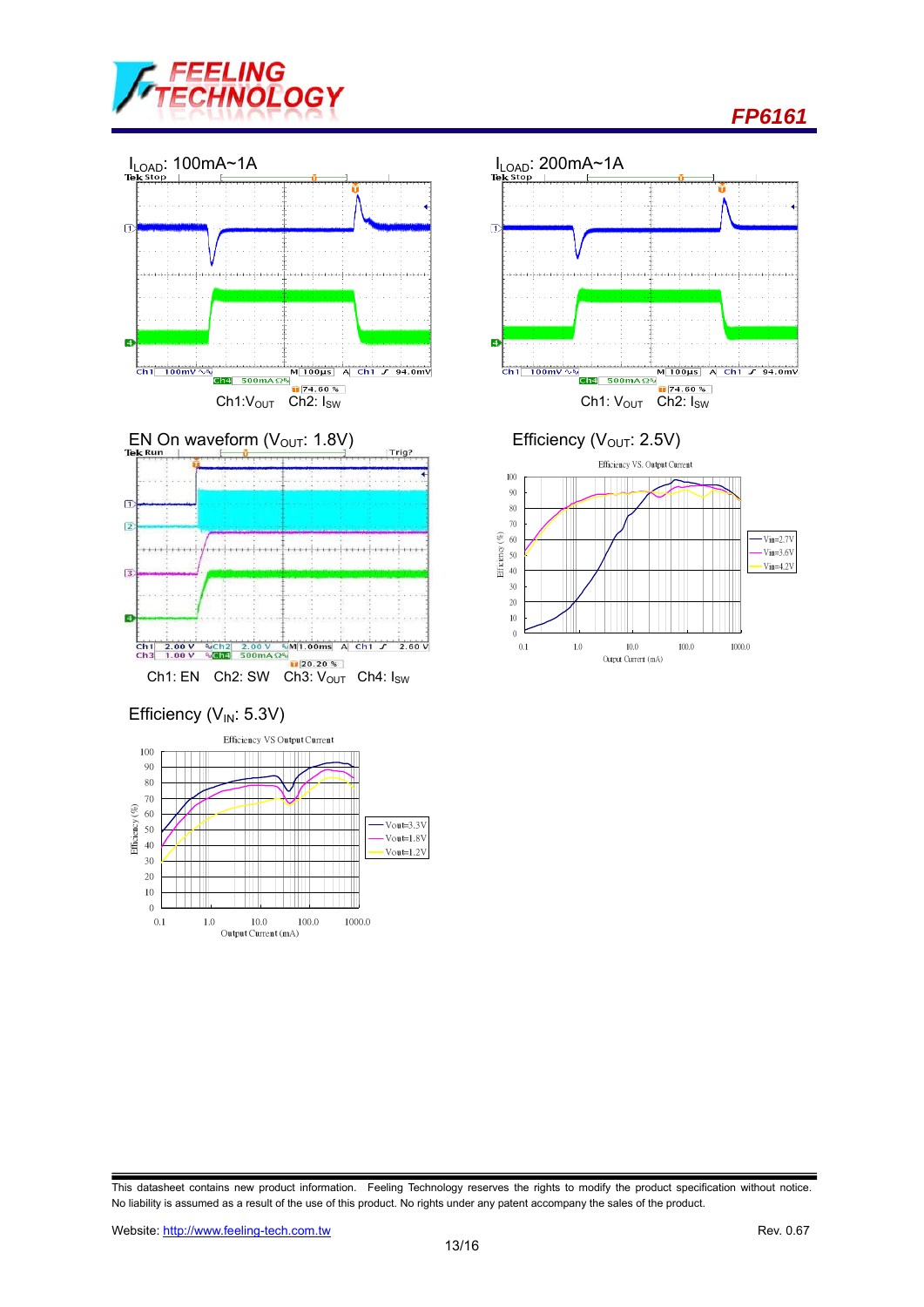

## **Package Outline**

#### **DFN-6L**



**Unit: MM**

| <b>Symbols</b> | Min. (mm) | Max. (mm) |  |
|----------------|-----------|-----------|--|
| A              | 0.700     | 0.800     |  |
| A <sub>1</sub> | 0.000     | 0.050     |  |
| b              | 0.200     | 0.300     |  |
| C              | 0.190     | 0.250     |  |
| D              | 1.950     | 2.050     |  |
| D <sub>2</sub> | 1.350     | 1.450     |  |
| E              | 1.950     | 2.050     |  |
| E2             | 0.750     | 0.850     |  |
| e              | 0.650 REF |           |  |
|                | 0.300     | 0.400     |  |
| ٧              | 0.000     | 0.075     |  |

This datasheet contains new product information. Feeling Technology reserves the rights to modify the product specification without notice. No liability is assumed as a result of the use of this product. No rights under any patent accompany the sales of the product.

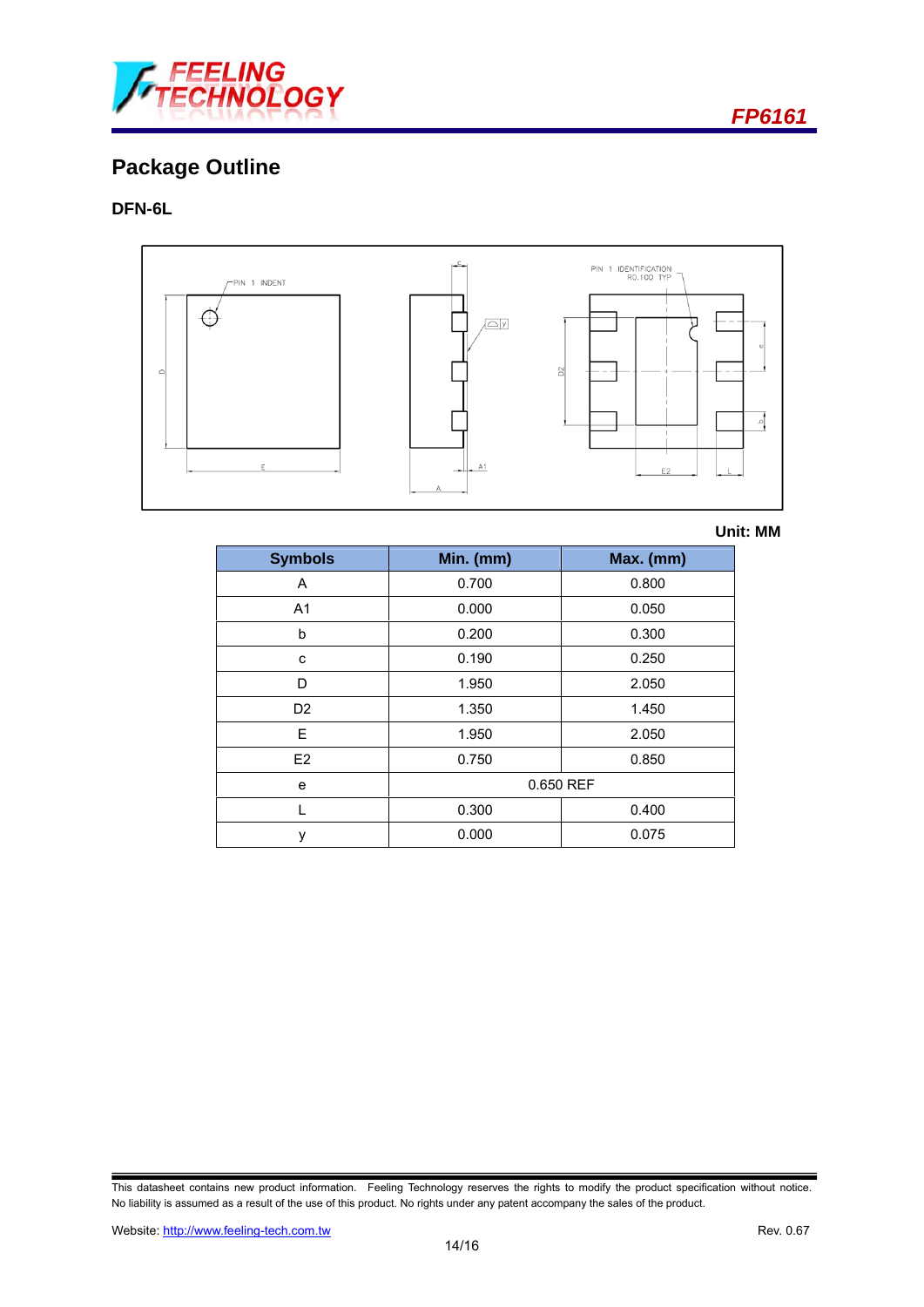

#### **SOT23-5L**



**Unit: MM** 

| <b>Symbols</b>   | Min. (mm)   | Max.(mm)     |  |
|------------------|-------------|--------------|--|
| Α                | 1.050       | 1.350        |  |
| A <sub>1</sub>   | 0.050       | 0.150        |  |
| A <sub>2</sub>   | 1.000       | 1.200        |  |
| b                | 0.250       | 0.500        |  |
| C                | 0.080       | 0.200        |  |
| D                | 2.700       | 3.000        |  |
| Ε                | 2.600       | 3.000        |  |
| E1               | 1.500       | 1.700        |  |
| e                | 0.950 BSC   |              |  |
| e1               |             | 1.900 BSC    |  |
| L                | 0.300       | 0.550        |  |
| L1               | 0.600 REF   |              |  |
| L <sub>2</sub>   | 0.250 BSC   |              |  |
| $\theta^{\circ}$ | $0^{\circ}$ | $10^{\circ}$ |  |
| $\theta$ 1°      | $3^\circ$   | $7^\circ$    |  |
| $\theta$ 2°      | $6^{\circ}$ | $10^{\circ}$ |  |

#### **Note:**

- 1. Package dimensions are in compliance with JEDEC outline: MO-178 AA.
- 2. Dimension "D" does not include molding flash, protrusions or gate burrs.
- 3. Dimension "E1" does not include inter-lead flash or protrusions.

This datasheet contains new product information. Feeling Technology reserves the rights to modify the product specification without notice. No liability is assumed as a result of the use of this product. No rights under any patent accompany the sales of the product.